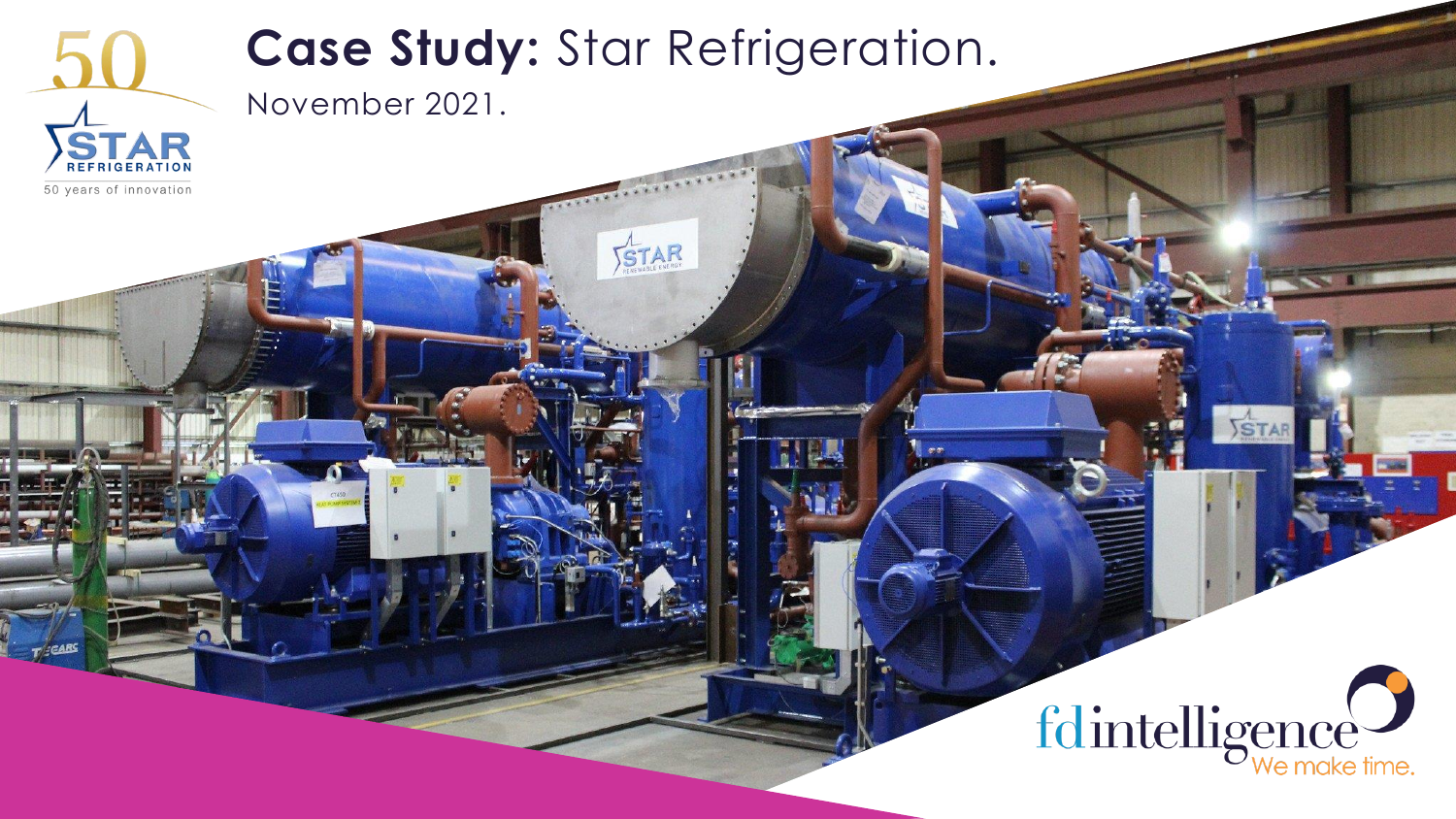# **We make time.**

#### **Background to our client.**

- Star Refrigeration are the UK's largest independent industrial refrigeration engineering company. Founded in 1970, Star have been pioneering natural refrigeration and heating technology for the benefit of their customers, staff and environment alike.
- Star are a total solutions provider, working in partnership with customers, from design through to commissioning and maintenance. Their cooling solutions enable end users to reduce energy consumption, increase efficiency and drive down lifecycle operating costs.
- Star deliver cost effective solutions at the high end of the industrial market, carrying out first class installations and unbeatable aftercare.



#### **Problem we identified for automation.**

- Star Refrigeration's Project Management team are required to take information from a detailed budget spreadsheet system into their IFS ERP system. This is an onerous task that was being performed by senior members of the team.
- Robotic Process Automation (RPA) blended with AI was identified to automatically perform this timely process by systematically working through the complex procedure with 100% accuracy.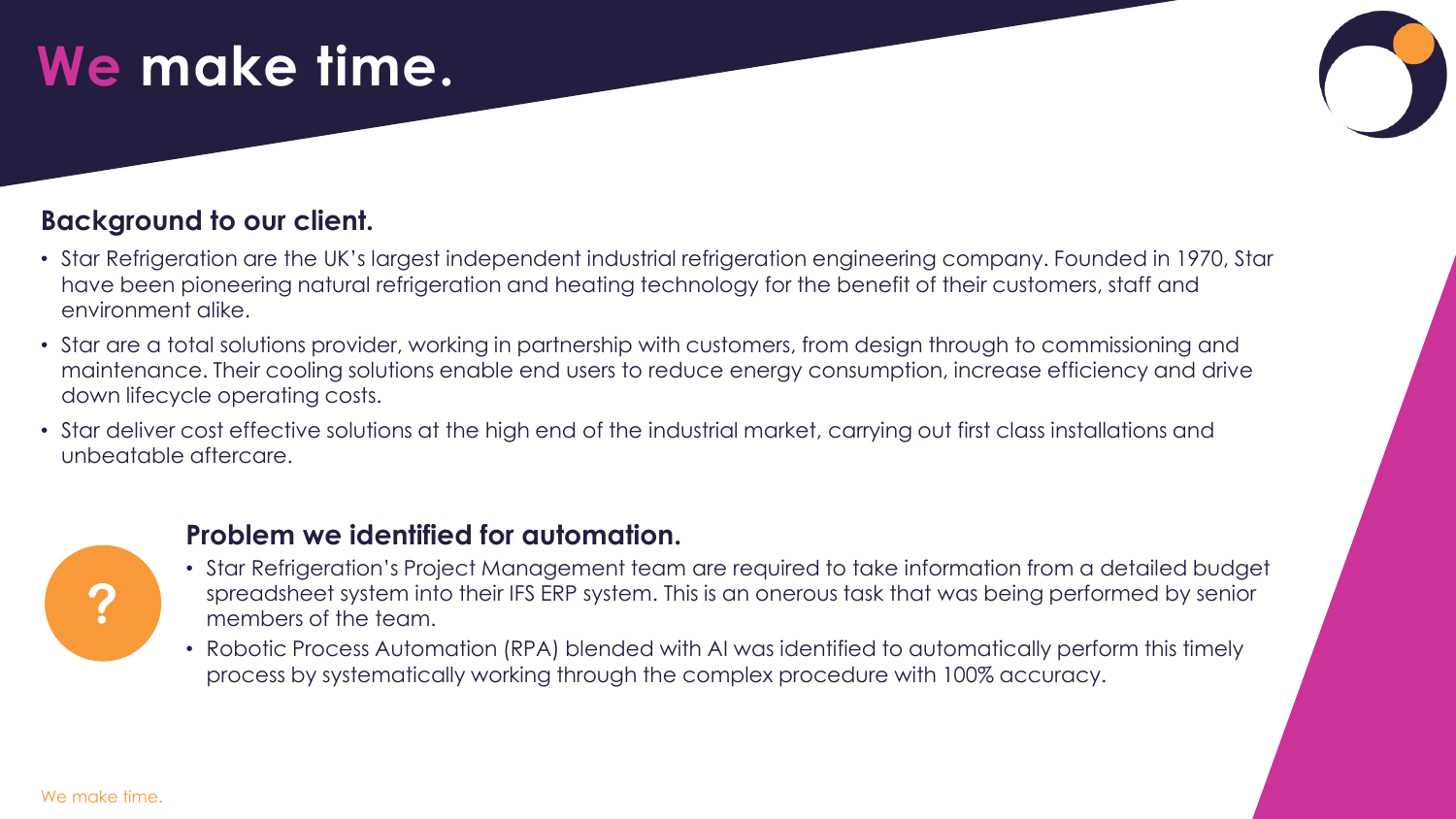# **We make time.**



#### **What we did.**

- We took a top down approach and engaged with the senior stakeholders to establish the goals and how success was going to be measured.
- A three-phased approach was adopted to assess, qualify and deliver Intelligent Automation.



#### **What the robot now does.**

- Our robot now takes the entire process out of the hands of the project manager, whilst still allowing them comfort. We run what's called an 'attended bot', so the project manager is still required to start the process and provide the file the robot will require – in the same way they used to.
- But now, the robot will breakdown the information given and ensure that it has all that it requires before starting the actual process. In essence it checks the project manager's information first, and then determines if it has everything it needs to proceed (if not it alerts any gaps).
- From here it will log itself into ERP system (using it's own credentials) and set-up / create the entire project based on the information provided. This includes the lengthy deletion process and the repetitive adding costs section. This ensure multiple lines from the budget spreadsheet are quickly and 100% accurately translated into the various fields of the ERP system.
- If the robot is unable to find a section within ERP, or it finds any other errors, then it will simply report it back to the project manager at the end of the process – enabling them to intervene and rectify where appropriate.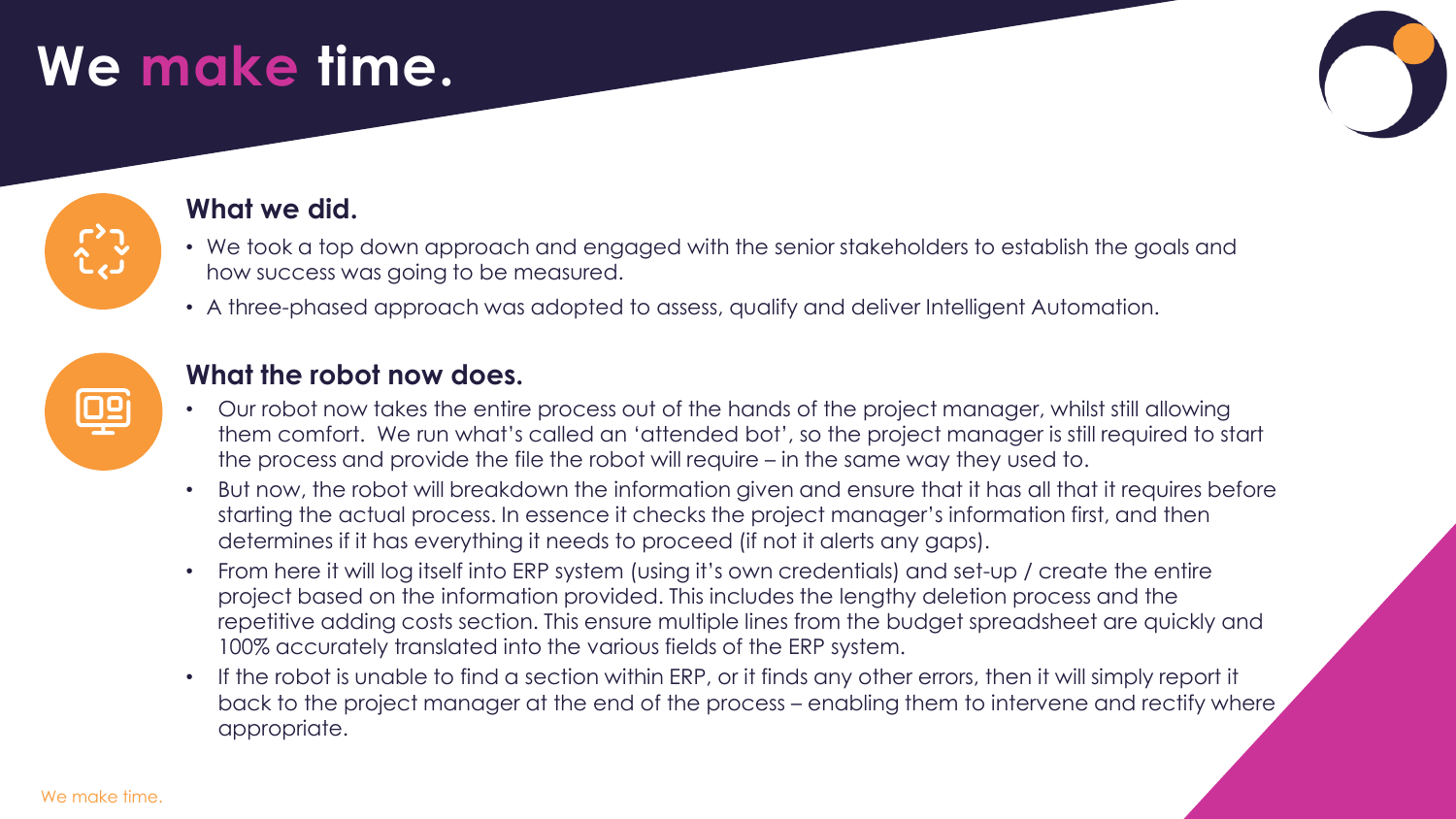# **We make time.**

### **Impact we had…**



There are now no transfer errors between budget sheet and ERP. The robot will always copy the information exactly as it is in the budget sheet.

The process now takes 30 minutes to complete in the background compared to over 2 hours for a project manager to undertake by themselves. Time is also saved due to less error corrections being required.



The Project Managers can now focus on customer care, and higher value tasks.



The entire process is now significantly more robust with must less risk of errors, and it is more efficient, delivering a positive return on investment for Star Refrigeration.